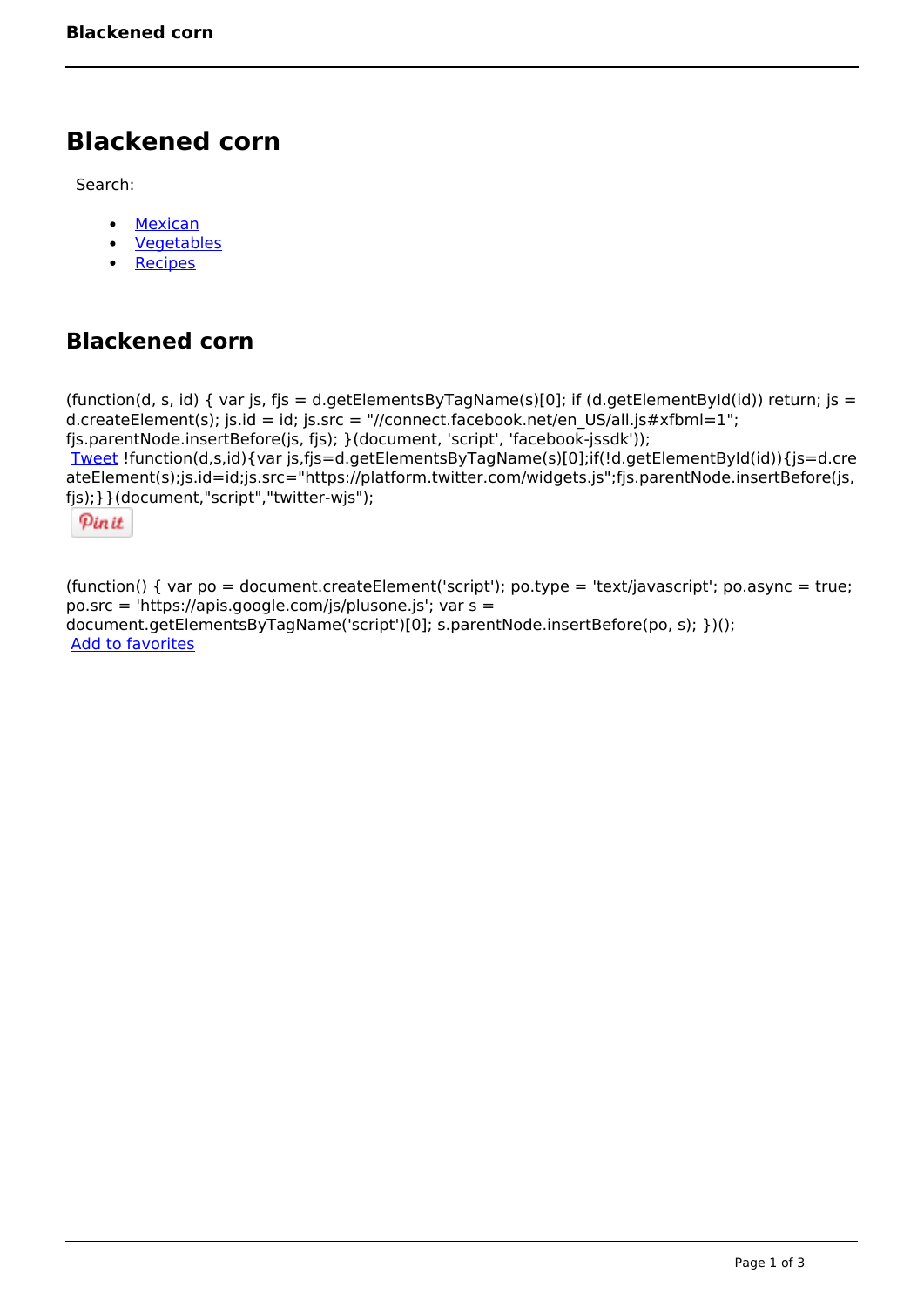### **Blackened corn**



Rate this recipe

1 person is cooking this [Count me in](https://www.naturalhealthmag.com.au/flag/flag/favorites/943?destination=printpdf%2F943&token=61d8264a3b989a405d0156092d3d9637)

Love Mexican food? Mel B from thekindcook.com shares her favourite recipes.

#### **Ingredients** (serves 4)

- 4 cobs of organic corn
- 1 tbsp of coconut or olive oil
- $\cdot$   $\frac{1}{4}$  cup of finely sliced spring onion
- 2 pinches of cayenne
- 1 tsp of smoked paprika
- Salt and pepper to taste
- Handful of fresh coriander, washed
- Optional:  $\frac{1}{4}$  cup of vegan cheese

#### **Method**

Remove the husks from the corn. Discard the husks and place the corn on the BBQ or an open flame on your stovetop. Using tongs, carefully turn the cobs as the kernels blacken. Continue cooking until the corn is mostly blackened.

Place the corn, oil, cayenne and paprika together in a large pan.